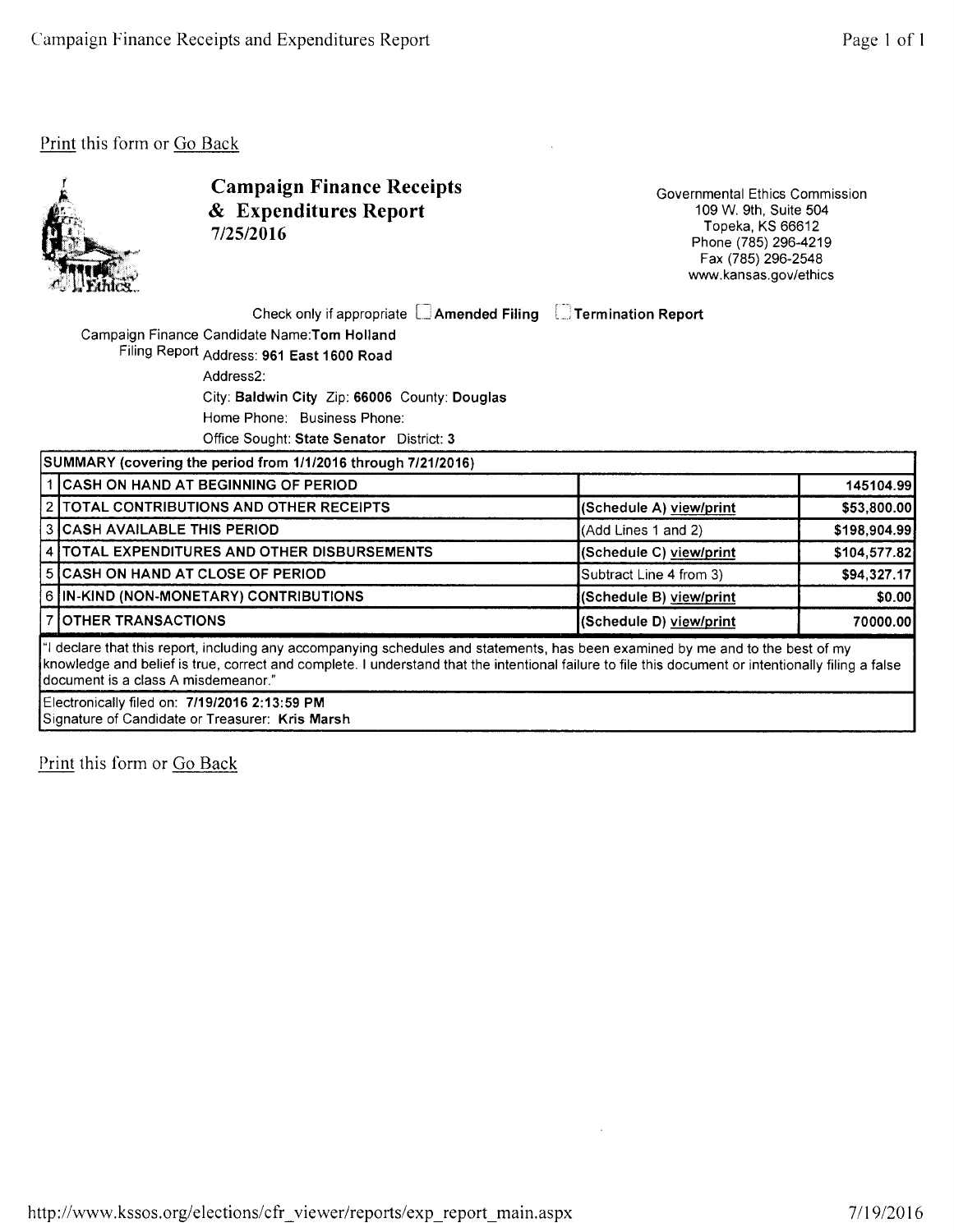## **SCHEDULE A**

### **CONTRIBUTIONS AND OTHER RECEIPTS**

|          | <b>Candidate: Tom Holland</b>                                                                 |                                                    |                                                                                     |               |  |  |
|----------|-----------------------------------------------------------------------------------------------|----------------------------------------------------|-------------------------------------------------------------------------------------|---------------|--|--|
| Date     | <b>Name and Address</b><br>of Contributor                                                     | <b>Type of Payment</b><br>Cash, Check, Loan, Other | Occupation And<br><b>Industry of Individual</b><br><b>Giving</b><br>More Than \$150 | <b>Amount</b> |  |  |
| 07/15/16 | Tom and Barbara Holland<br>961 East 1600 Road<br>Baldwin City KS 66006                        | Loan                                               | Executive/IT                                                                        | \$50,000.00   |  |  |
| 07/15/16 | Cox Communications<br>901 S George Washington<br>Blvd.<br>Wichita KS 67211                    | Check                                              |                                                                                     | \$250.00      |  |  |
| 07/15/16 | Kansas Society of CPA's<br>PAC<br>100 SE 9th Street, Suite 502<br>Topeka KS 66612             | Check                                              |                                                                                     | \$500.00      |  |  |
| 07/14/16 | LRICo Services LLC<br>2416 E 37th Street<br>Wichita KS 67219                                  | Check                                              |                                                                                     | \$500.00      |  |  |
| 07/14/16 | Janice Holland<br>520 W. Foster Heights Road<br>Rushville IN 46173                            | Check                                              | Retired/Other                                                                       | \$500.00      |  |  |
| 07/14/16 | Credit Union Political<br>Action Committee of Kansas<br>901 SW Topeka Blvd<br>Topeka KS 66612 | Check                                              |                                                                                     | \$250.00      |  |  |
| 07/14/16 | Delbert Shankel<br>217 Bramble Bend Court<br>Lawrence KS 66049                                | Check                                              |                                                                                     | \$50.00       |  |  |
| 07/02/16 | Kansas Rural Independent<br>Telecoms PAC<br>P.O. Box 4799<br>Topeka KS 66604                  | Check                                              |                                                                                     | \$250.00      |  |  |
| 07/01/16 | Randy Rolston<br>6506 State Line Road<br>Mission Hills KS 66208                               | Check                                              | Executive/Retail                                                                    | \$250.00      |  |  |
| 06/20/16 | Lesa Stehno-Bittel<br>15066 Kansas Avenue<br>Basehor KS 66007                                 | Check                                              |                                                                                     | \$100.00      |  |  |
| 06/18/16 |                                                                                               | Check                                              |                                                                                     | \$500.00      |  |  |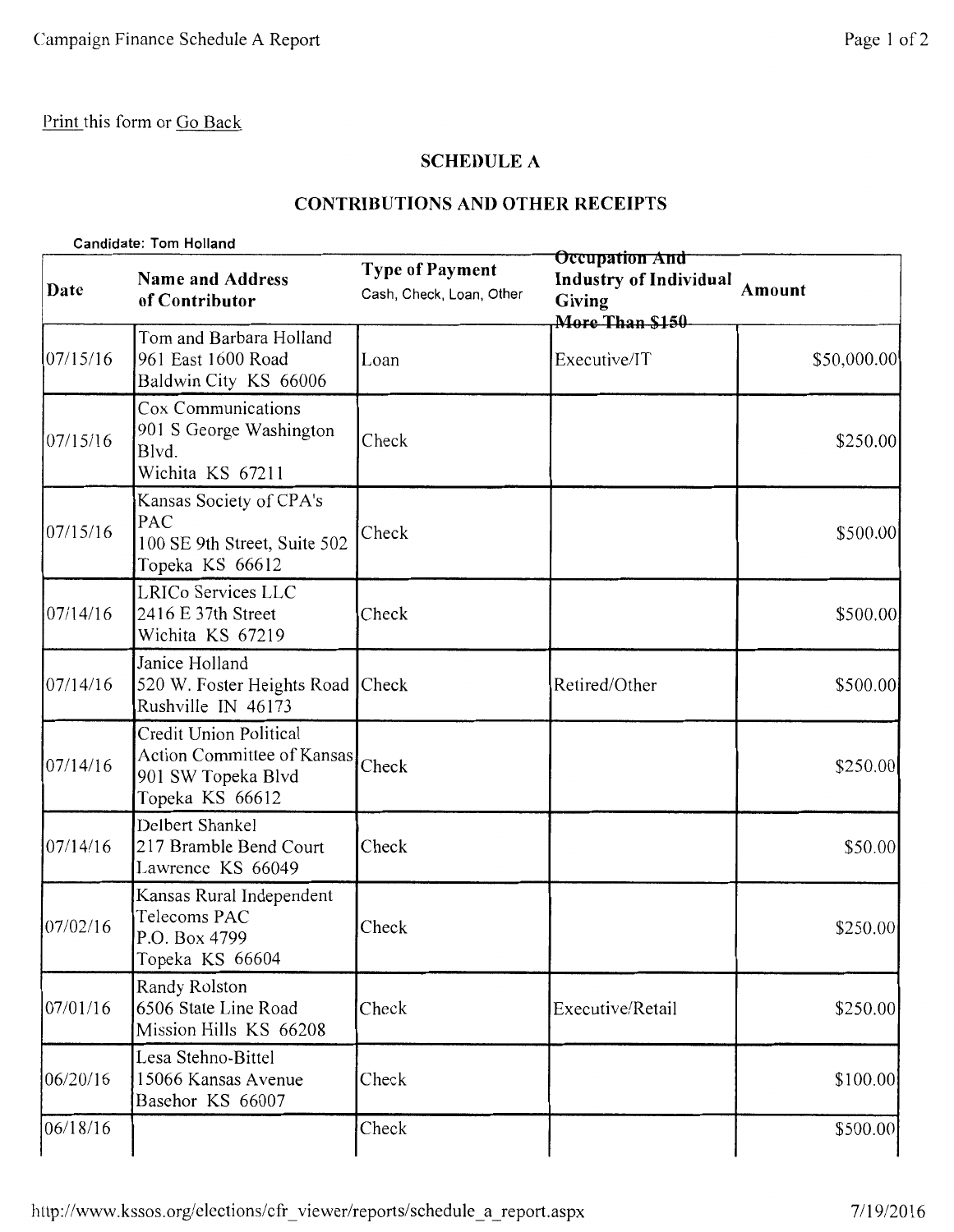|                                                       | Kansas Optometric PAC<br>1266 SW Topeka Blvd<br>Topeka KS 66612          |       |               |            |          |  |
|-------------------------------------------------------|--------------------------------------------------------------------------|-------|---------------|------------|----------|--|
| 01/08/16                                              | Thomas Wiggans<br>10981 S. Parish<br>Olathe KS 66061                     | Check |               |            | \$150.00 |  |
| 01/06/16                                              | George Holland<br>520 W. Foster Heights Road Check<br>Rushville IN 46173 |       | Retired/Other |            | \$500.00 |  |
| <b>Total Itemized Receipts for Period</b>             |                                                                          |       | \$53800.00    |            |          |  |
| Total Unitemized Contributions (\$50 or less)         |                                                                          |       |               | \$0        |          |  |
| Sale of Political Materials (Unitemized)              |                                                                          |       | \$0           |            |          |  |
| <b>Total Contributions When Contributor Not Known</b> |                                                                          |       | \$0           |            |          |  |
| TOTAL RECEIPTS THIS PERIOD                            |                                                                          |       |               | \$53800.00 |          |  |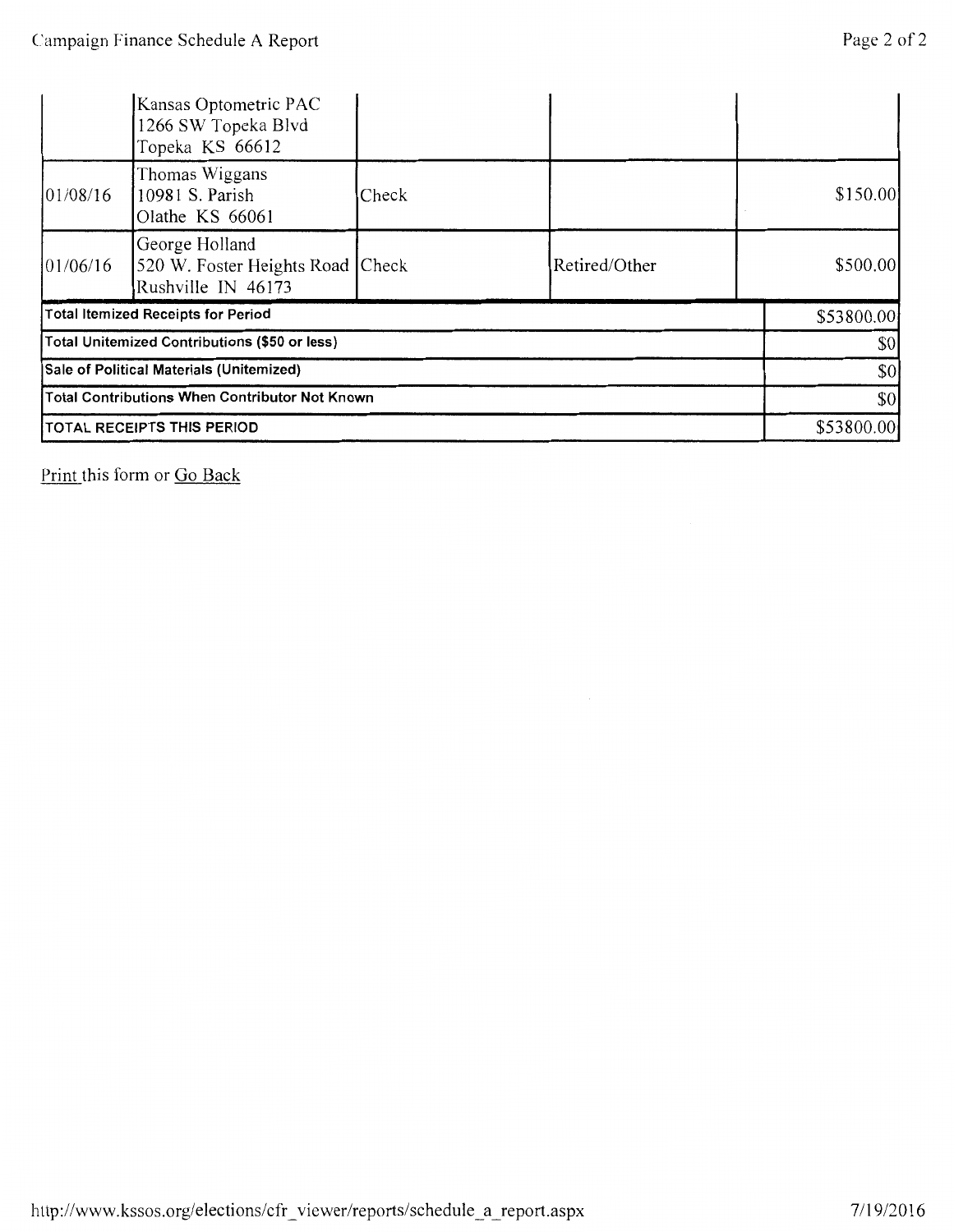#### **SCHEDULE C**

#### **EXPENDITURES AND OTHER DISBURSEMENTS**

#### **Candidate: Tom Holland**

| Date                                                 | <b>Name and Address</b>                                                | <b>Purpose of Expenditure</b><br>or Disbursement | <b>Amount</b>                       |
|------------------------------------------------------|------------------------------------------------------------------------|--------------------------------------------------|-------------------------------------|
| 07/18/16                                             | Tom Holland<br>961 East 1600 Road<br>Baldwin City KS 66006             | Reimbursement Stamps, pens, thank-you<br>cards   | \$123.82                            |
| 07/06/16                                             | RecordNews<br>14690 Parallel<br>Basehor KS 66007                       | Printing Push cards                              | \$2,604.00]                         |
| 06/20/16                                             | Kansas Contractors Association<br>316 SW 33rd<br>Topeka KS 66611       | Refund Refund of contribution                    | \$100.00                            |
| 02/26/16                                             | Douglas County Democratic Party<br>P.O. Box 63<br>Lawrence KS 66044    | Fundraising Expenses Fundraising Event           | \$250.00                            |
| 02/26/16                                             | Kansas State Democratic Party<br>P.O. Box 1914<br>Topeka KS 66601      | Fundraising Expenses Fundraising Event           | \$1,500.00                          |
| 01/31/16                                             | Tom and Barbara Holland<br>961 East 1600 Road<br>Baldwin City KS 66006 | Miscellaneous Repayment of loan                  | \$100,000.00                        |
|                                                      | <b>Total Itemized Expenditures This Period</b>                         |                                                  | \$104577.82                         |
| Total Unitemized Expenditures of \$50 or less        |                                                                        |                                                  | $\vert \mathbf{S} \mathbf{O} \vert$ |
| TOTAL EXPENDITURES & OTHER DISBURSEMENTS THIS PERIOD | \$104577.82                                                            |                                                  |                                     |